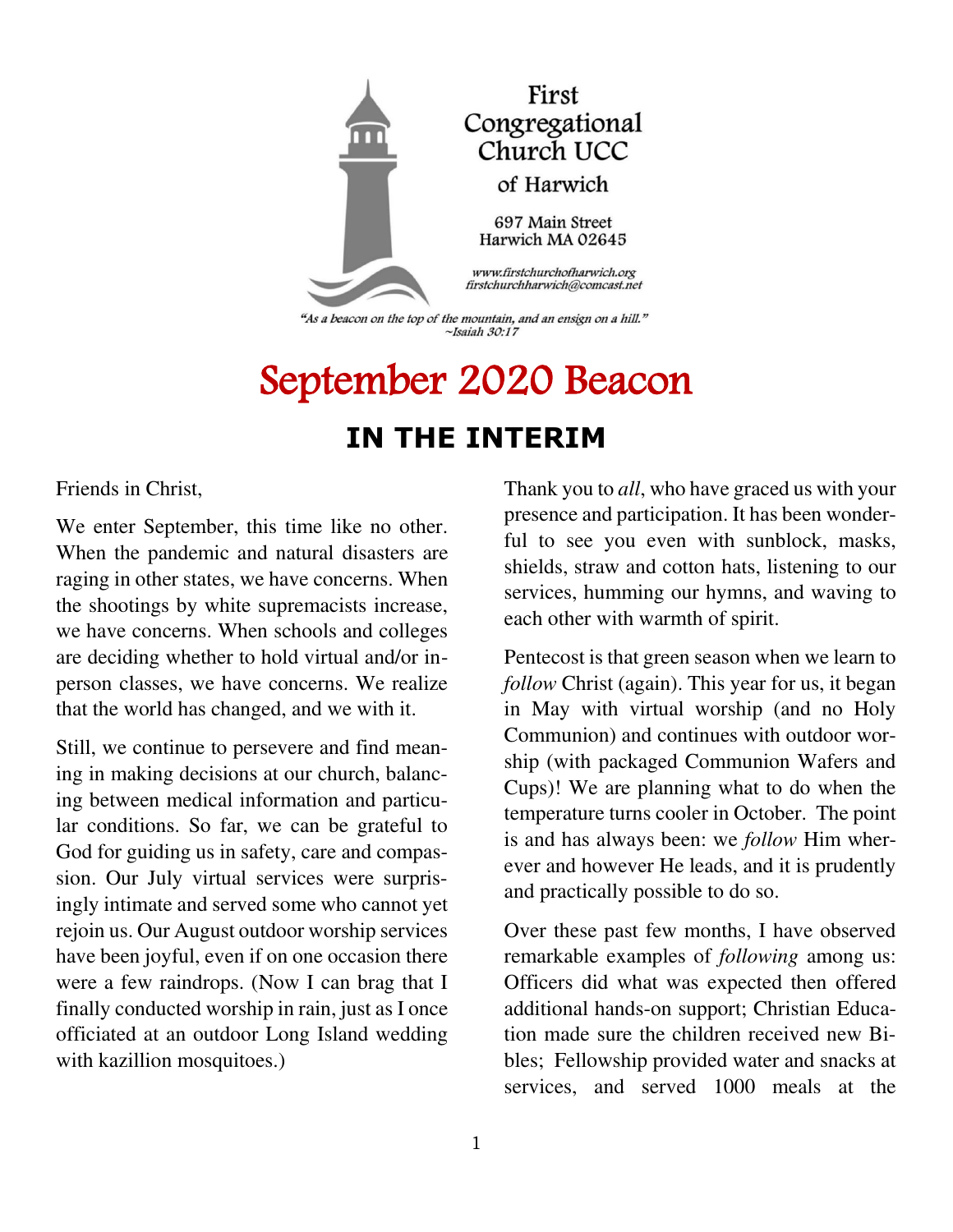Food4Kids sites; Deacons checked in on members and friends, and provided exceptional hospitality at our services; Trustees managed our campus and set up when we phased in; Scholarship gave one award for a college-bound student; Music developed creative ways to minister both online and distanced outside; Publicity put out up-to-date web, newspaper and magazine pieces; Finance streamlined our budget and formed a new advisory team; Personnel wrote new staff job descriptions and planned long-awaited evaluations; Memorial Garden prepared for one Interment and unveiled a handsome new sign; and the Thrift Shop opened twice-a-week with new directions. In addition, our staff including Marcia, Gail and

Paul have searched for new ways to serve us more effectively.

Jesus never said that life would be without disappointments, challenges and setbacks. He said, "*Follow me*," and "*take up our crosses*." (Matthew 16:24b) Take up whatever befalls us – losses, illnesses, under-employment, moves, aging, life changes, *even this pandemic* - and use these to create new and redeemed lives of love and service.

Blessings of fulfillment to those, who have not given up or bailed out, but have "kept their eyes on the prize" of God's realm, and continue to follow Christ. Love, peace and honor!

Keep the faith, *Pastor Dianne* 

# **PRAYER LIST**

*We encourage parishioners to call or email our Interim Pastor or office by midweek with any new prayers so they can be printed and lifted up at Sunday worship.* 

**Solace & Peace:** Families of those, who have succumbed to Covid-19.

**Healing & Comfort:** Jane D's grandson Jack, Adelle's son-in-law Everett, Marcia's niece Heather, Millie, Rev. David, Wayne & Bobbi Gail's nephew and niece, Tom**,** Shirley M., Martha, Ardene, Joanne, Jack, Edie's granddaughter Heidi, Mark Curran, Char's sons, the Moyles' Cindy and Betty, Miles.

**Godspeed:** Franklin & Jan R on their move from the Cape and Marco Island to Ft. Meyers.

**Joys & Celebrations:** the 100<sup>th</sup> Anniversary of the 19th Amendment for women's vote, and Kathy S's official US sash and button for the occasion; **Nancy** & Orin S on their 60th Wedding Anniversary; Milton R, who became a U.S. citizen on August 5th; those celebrating summer birthdays and anniversaries.

**Community & World:** Congressman John Lewis' legacy of non-violence and justice, those standing up peacefully for anti-racism; everyone adjusting to a new world caused by Covid-19, especially the hungry, the homeless, ill, those who are unemployed, suffering from addictions, anxiety and depression, all medical staff, first responders and caregivers; children who have been separated from parents; for a sustainable earth; and for peace and justice in the US and around the world.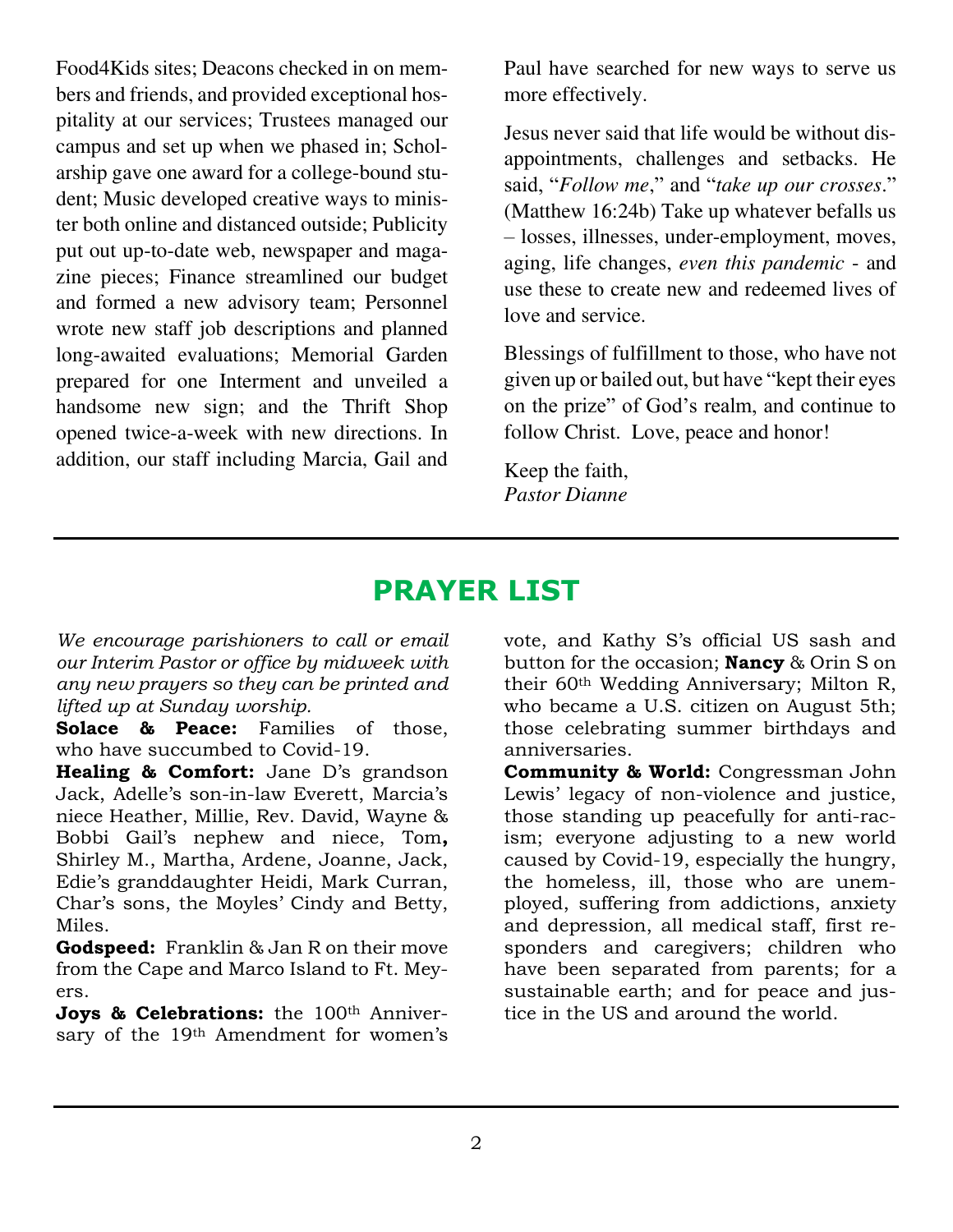### **SUNDAY LECTIONARY**

*It is our tradition to use the Lectionary, with designated Hebrew Bible, Psalm, Epistle and New Testament readings, and the New Revised Standard Version of the Bible for our worship services, with exceptions. Listed below are our Sunday lections for this month.* 

 *Parishioners find it useful to read these designated Scriptures in advance of our services in order to familiarize themselves with the texts, and be more ready to hear our sermons and participate in our worship. They also find it useful to study our Lectionary Guides when they are available.* 

**Sunday, Sept. 6** 14th Sunday after Pentecost Exodus 12:1-14 Psalm 149 Romans 13:8-14 Matthew 18:15-20

**Sunday, Sept. 13** 15th Sunday after Pentecost Exodus 14:19-31 Psalm 114 or Exodus 15:1b-11, 20-21 Romans 14:1-12 Matthew 18:21-35

Sunday, Sept. 20 16<sup>th</sup> Sunday after Pentecost Exodus 16:2-15 Psalm 105:1-6, 37-45 Philippians 1:21-30 Matthew 20:1-16 Sunday, Sept. 27 17<sup>th</sup> Sunday after Pentecost Exodus 17:1-7 Psalm 78:1-4, 12-16 Philippians 2:1-13, Matthew

## **LIVING PLANTS**

Given to commemorate Martha M. Mobley, Ph.D. "a model educator, director and teacher, " Performance Center, Kean University by Richard Siegel; In loving memory of Jack & Cheryl McMillan and Dan Olson by Barbara McMillan; In grateful appreciation to those whose efforts allowed us to be together again for our first outdoor church service on our beloved church campus by Ursula Hornig

If you would like to donate toward the Plant Fund, in memory, honor, or celebration of a loved one, it is easy to do. The instructions are

on the website at [www.firstchurchofhar](http://www.firstchurchofharwich.org/)[wich.org/](http://www.firstchurchofharwich.org/)deacons. Your generosity is appreciated.

\_\_\_\_\_\_\_\_\_\_\_\_\_\_\_\_\_\_\_\_\_\_\_\_\_\_\_\_\_\_\_\_\_\_\_\_\_\_\_\_\_\_\_\_\_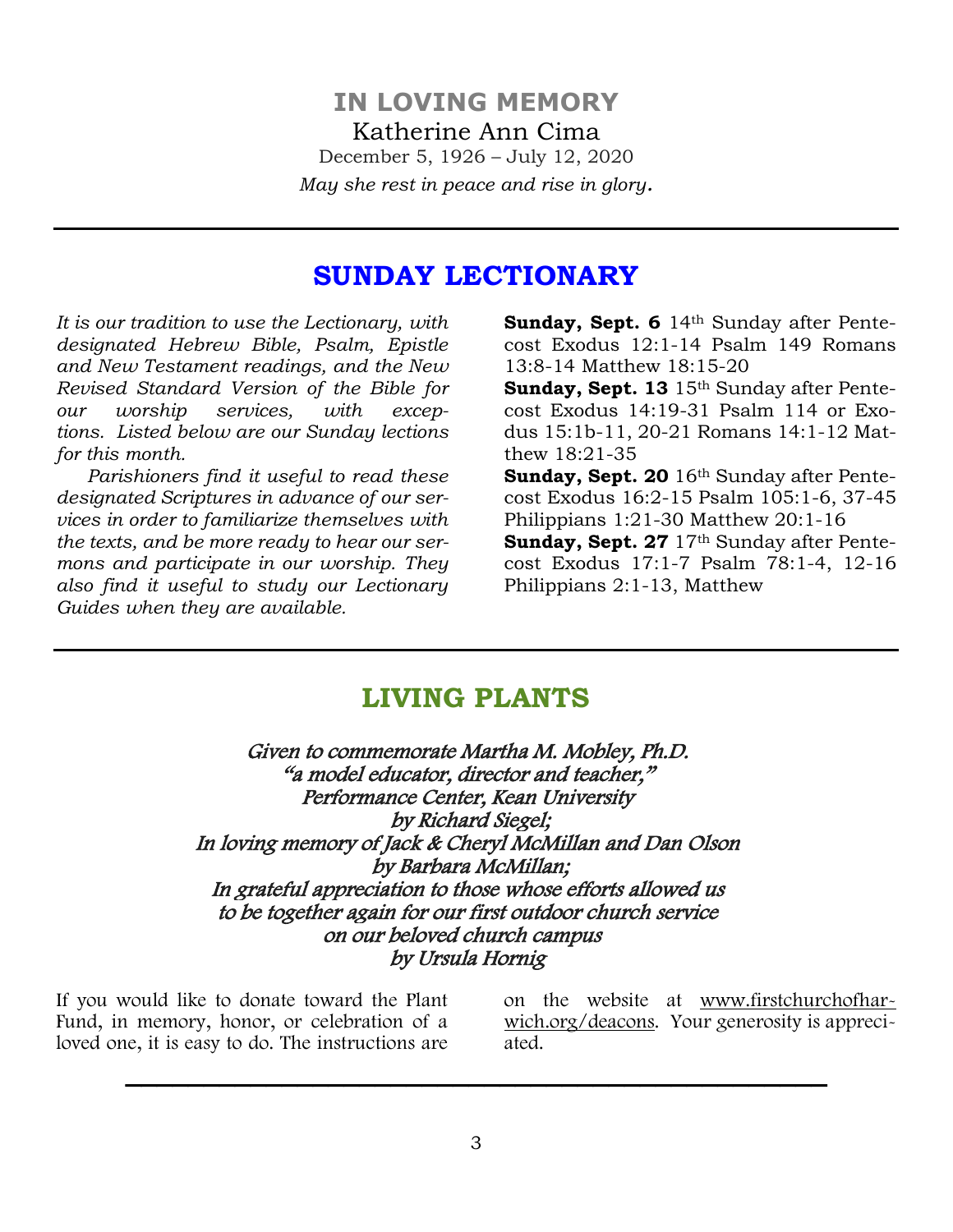## BIRTHDAYS IN SEPTEMBER

| 2 <sub>nd</sub>  | <b>Elaine Porter</b>   |
|------------------|------------------------|
| 4 <sup>th</sup>  | <b>Mary Montgomery</b> |
| 16 <sup>th</sup> | Dana Clark             |
| 23rd             | Millie Melling         |
| 30 <sup>th</sup> | <b>Kay Proctor</b>     |



## **JOINING FIRST CHURCH**

At this time, we wish to extend a warm invitation to any to become church members on Sunday, September 13th at 10:30 am. From time to time, it is our practice to formally receive new members, either into active membership or associate membership, in order to affirm our "walking together with God" as well as the responsibilities and benefits of Covenant.

Our Church Covenant says: *Bound together as a Christian Church, and depending upon the continued guidance of the Holy Spirit to lead us, we covenant together to walk in all our ways, according to the rule of the Gospel, in mutual love and respect to one another, to strive to carry out the teachings of Jesus Christ, and to love the Lord our God with all our hearts and our neighbors as ourselves.*

Active Membership is defined as: Any person who strives to support the Church through attendance at worship services, showing devotion and loyalty to the Church participating in other Church-supported activities, and/or by identifiable financial support. Active members are eligible to vote at Annual and Special Congregational Meetings. Membership status will be reviewed by the Deacons annually.

 Associate Membership is described as: Any person who maintains a primary membership with another church but wishes also to establish an association with the Church, and who meets all of the criteria for Active membership in Article 7, Section C, 1. Associate members are eligible to vote at Annual and Special Congregational Meetings*.* 

If you are in agreement with our Covenant, and wish to be received into membership on **Sunday, September 13th**, please contact Pastor Dianne, or Lead Deacons, DeeDee Dyer and Lynn Carver, at your earliest convenience. We are making plans to welcome new members, and would be delighted for you to be among them!

*~Pastor Dianne*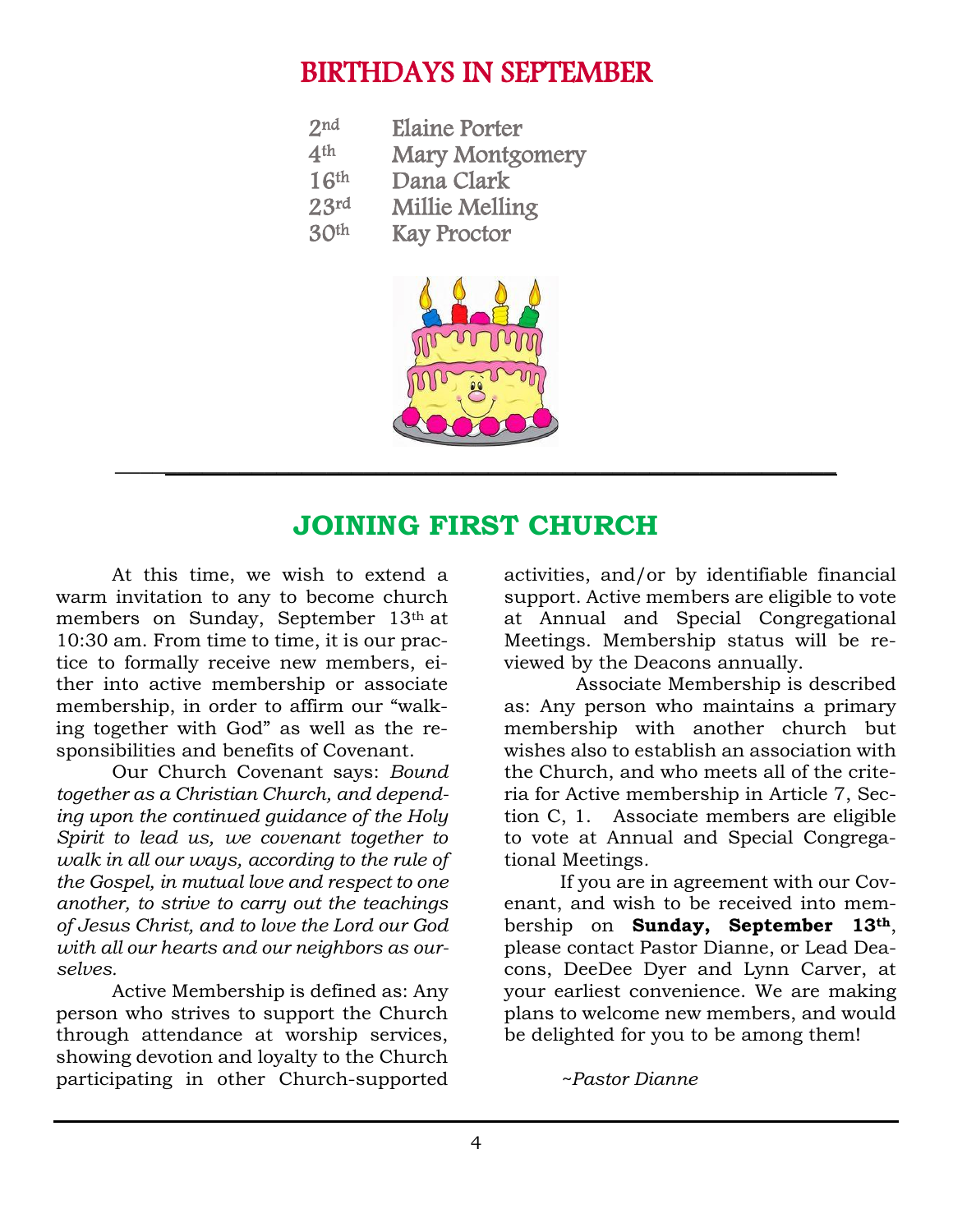## **A COVENANT FOR CHRISTIAN COMMUNICATION**

As people called to follow our Lord and Savior Jesus Christ, we acknowledge his teaching in Matthew 18:15-17, 21-22 and the Holy Spirit's leadership in Ephesians 4: 15 concerning communication. As a Christian congregation in covenant with Christ as the Head of the Church, we accept responsibility to make God's teaching our watchwords.

#### **Scripture for Communication**

#### **Matthew 18:15-17, 21-22**

*"If another member of the church sins against you, go and point out the fault when the two of you are alone. If the member listens to you, you have regained that one. But if you are not listened to, take one or two others along with you, so that every word may be confirmed by the evidence of two or three witnesses. If the member refuses to listen to them, tell it to the church; and if the offender refuses to listen even to the church, let such a one be to you as a Gentile and a tax collector. …"*

*Then Peter came and said to Him, "Lord, if another member of the church sins against me, how often should I forgive? As many as seven times?" Jesus said to him, "Not seven times, but I tell you, seventy-seven times."*

#### **Ephesians 4:15**

*Speaking the truth in love, we must grow up in every way into Him who is the Head, into Christ.* 

#### **Guidelines for Communication**

When we hear something that raises concerns for us, we shall first make every effort to speak directly, one-to-one with the person involved. A member of the Pastor Parish Relations Committee or the Pastor may be asked to coach us in advance, or to be present to witness communication as Jesus specifies at step two of the Matthew 18 process. If talking one-to-one or with one or two others fails, then concerns may be referred to the relevant group in the church or as a last resort to the whole congregation.

In order to speak truth in love, we shall speak for ourselves using "I" statements, not claiming to represent others or using accusatory "you" statements.

When difficult subjects need to be named, we shall pray for all concerned and seek the guidance of the PPRC or Pastor for help in speaking the truth in love.

We accept that understanding and respecting each other does *not* necessarily mean agreeing with each other.

We affirm that the Holy Spirit may speak through any of us, so that all of us deserve a respectful hearing, even though congregational decisions are made in person by majority vote.

While all people are welcome in Christian communities, behavior that is unchristian (for example, threatening, taunting, demeaning, abusing, harassing or attacking) conflicts with Christ's teaching and will not be tolerated.

*Copyright Washburn-Arakawa, revised 2020*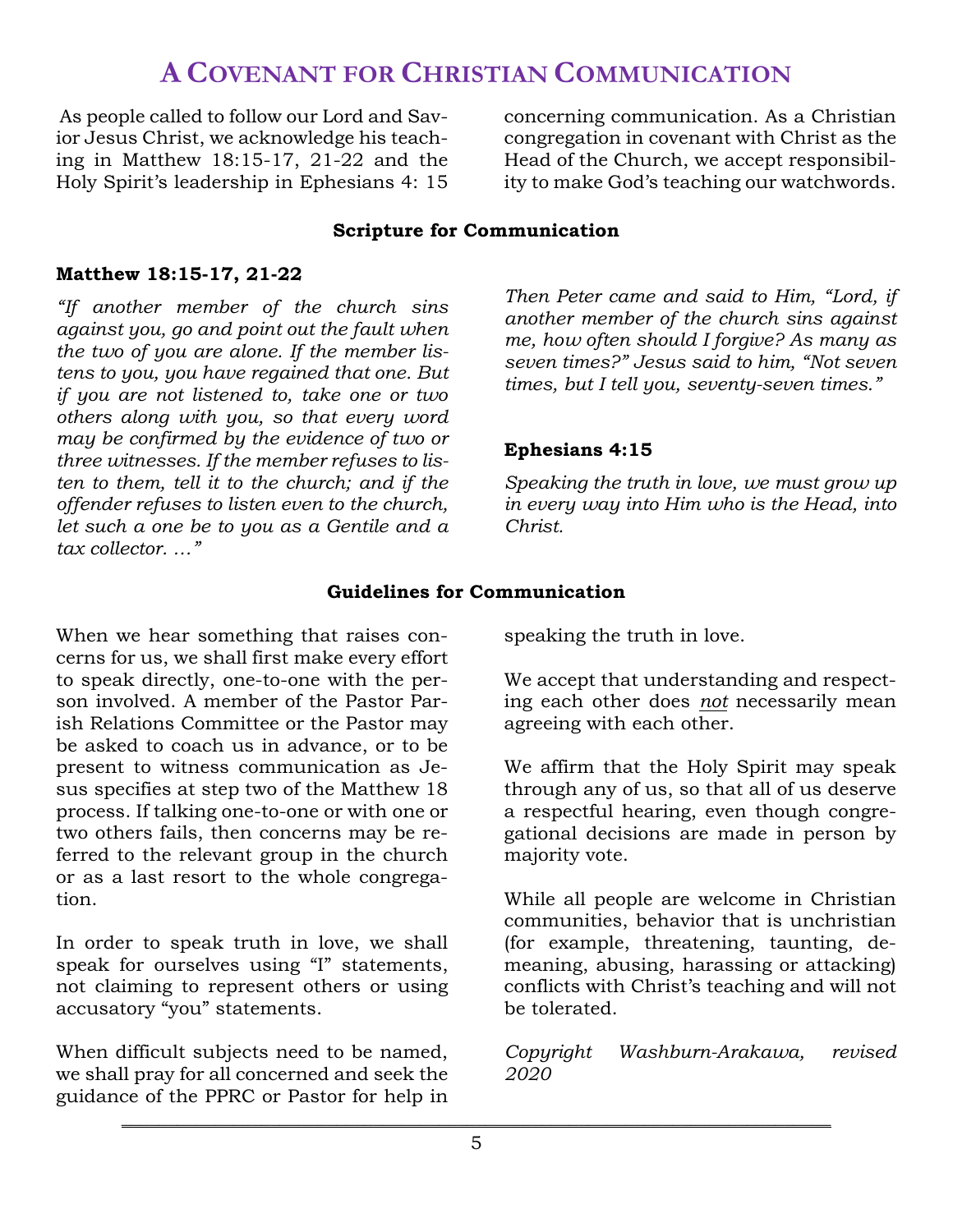# **MUSICAL NOTES**

Choir rehearsals are every week now, on **Wednesdays at 4 pm** (except for Sept. 2, when we will not meet). We are a "parking lot choir," rehearsing in our cars. We are singing through microphones that broadcast through the car radios to each other.

Our first rehearsal last week went well. Because everything goes through a mixer and computer, we are able to record quite easily. We plan to feature some choir selections on the church website.

There will be a concert called **"Divine Duets**" on Saturday, **October 17 at 3 pm**. It will be for church members and friends. You will need to call the church office and reserve a seat since we can't have over 50 people. Marcia Hempel, Edie Ruggles, Tom Jahnke and Jeep Mashoke will be singing duets, and we hope that perhaps Gail Johns can sing a duet with Edie. It will be a nice fall concert of beautiful sacred music to lift the spirit!

It is wonderful to have outdoor church services, and have Lynn Carver playing bells and Tom Jahnke, Jeep Mashoke and others singing. It is also wonderful to see all of you again!

~Marcia Hempel

## **THE DEACONS' DOOR**

**\_\_\_\_\_\_\_\_\_\_\_\_\_\_\_\_\_\_\_\_\_\_\_\_\_\_\_\_\_\_\_\_\_\_\_\_\_\_\_\_\_\_\_\_\_\_\_\_\_\_\_\_**

#### **. . . is always open.**

"Never let the fear of striking out keep you from coming up to bat." - Babe Ruth

I think this might be akin to God telling us to keep the faith no matter how bleak things may appear to be. Your Deacons, like all the groups in our Church, may have been affected by the current world events. But we are still

standing here at the plate waiting to help you if you feel you need someone to talk to and support you in order to get to first base.

~ *Diaconate* 

#### **FELLOWSHIP**

**\_\_\_\_\_\_\_\_\_\_\_\_\_\_\_\_\_\_\_\_\_\_\_\_\_\_\_\_\_\_\_\_\_\_\_\_\_\_\_\_\_\_\_\_\_\_\_\_\_\_\_\_\_\_\_\_\_\_\_\_\_\_\_\_\_\_\_\_\_\_\_\_\_\_\_\_\_\_**

During August, the Fellowship Committee along with other volunteers helped hand out lunches to families at the Monomoy High School in Harwich. This was in support of The **Food4Kids** program and was open to all families with children. A big thank you to Joyce Noyes, Elaine Porter, Mary Ann Janick, Lynn Carver and Sue Perry! In the 7 days that we worked, we handed out almost 1000 healthy lunches.

Looking to September, Fellowship is offering a Cardiac Pulmonary Resuscitation (**CPR**) course on **September 30th at 3:30 pm**. This is an excellent course for everyone to take. If you would like to enroll in



this opportunity, please call the church office to make a reservation or speak to me.

~Nancy Segall, Chair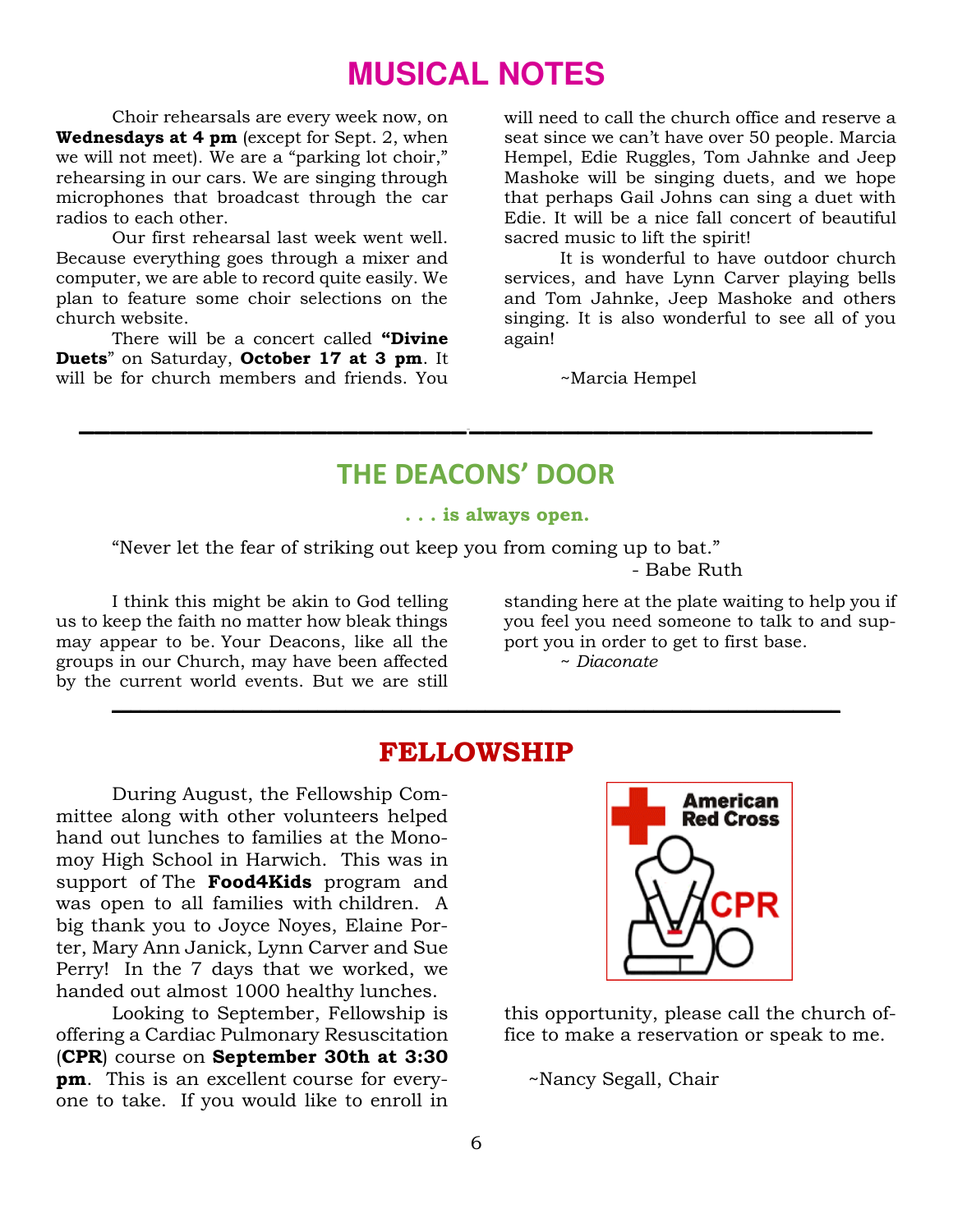# MISSION/OUTREACH

The Mission Board is sponsoring a Food Drive for the **Hands of Hope Pantry** during the month of September. To make it simple there is no need to shop. Instead, if you are able, please send a check made out to *First Congregational Church;* memo line: *Hands* 

#### *Also…*

We just received from the Cape Cod Council of Churches for **A Baby Center**:

A Baby Center shifted to a "To Go" model since the onset of the pandemic. If you can contribute any of these items, please drop them off at *A Baby Center, 81 Willow Ave, Hyannis, Mondays, 10 am to 2 pm or Wednesdays and Thursdays, 10 am to noon.* 

*of Hope*. Mail to the church, 697 Main Street, Harwich, MA 02645 or drop through the Broadbrooks House door mail slot. Our contributions will be combined to become a check to the Pantry from our church treasurer at the end of the m

All donations are to be handled masked and gloved.

Summer/Fall PJ's, children's books, small toys, receiving blankets & toddler blankets, wash cloths, bibs, burp cloths, lightweight sweatshirts and jackets, baby bath, shampoo and lotion, Desitin or diaper rash cream, and pacifiers.

~Lorraine Frederickson



#### CEMETERY & MEMORIAL GARDEN

**\_\_\_\_\_\_\_\_\_\_\_\_\_\_\_\_\_\_\_\_\_\_\_\_\_\_\_\_\_\_\_\_\_\_\_\_\_\_\_\_\_\_\_\_\_\_\_\_\_\_\_\_\_\_\_\_\_\_\_\_\_\_\_\_\_\_\_\_\_\_\_\_\_\_\_\_\_\_\_\_\_\_\_\_\_\_\_\_\_\_\_\_\_\_\_\_\_\_\_\_\_\_\_\_\_**

About a year ago, Rick Whitehead approached us and offered to donate a sign for the Cemetery & Memorial Garden on Main Street and Sisson Road.

Rick contributed towards the design, construction, and installation funds to honor his parents, Margaret and George Whitehead.

The Whiteheads were long-time, dedicated members of First Church. They are interred in the Memorial Garden.

We are grateful for such generous support! As you can see, the new sign was designed to complement our church sign on the corner of Main Street and Route 124.

~Mary Montgomery & Lynn Carver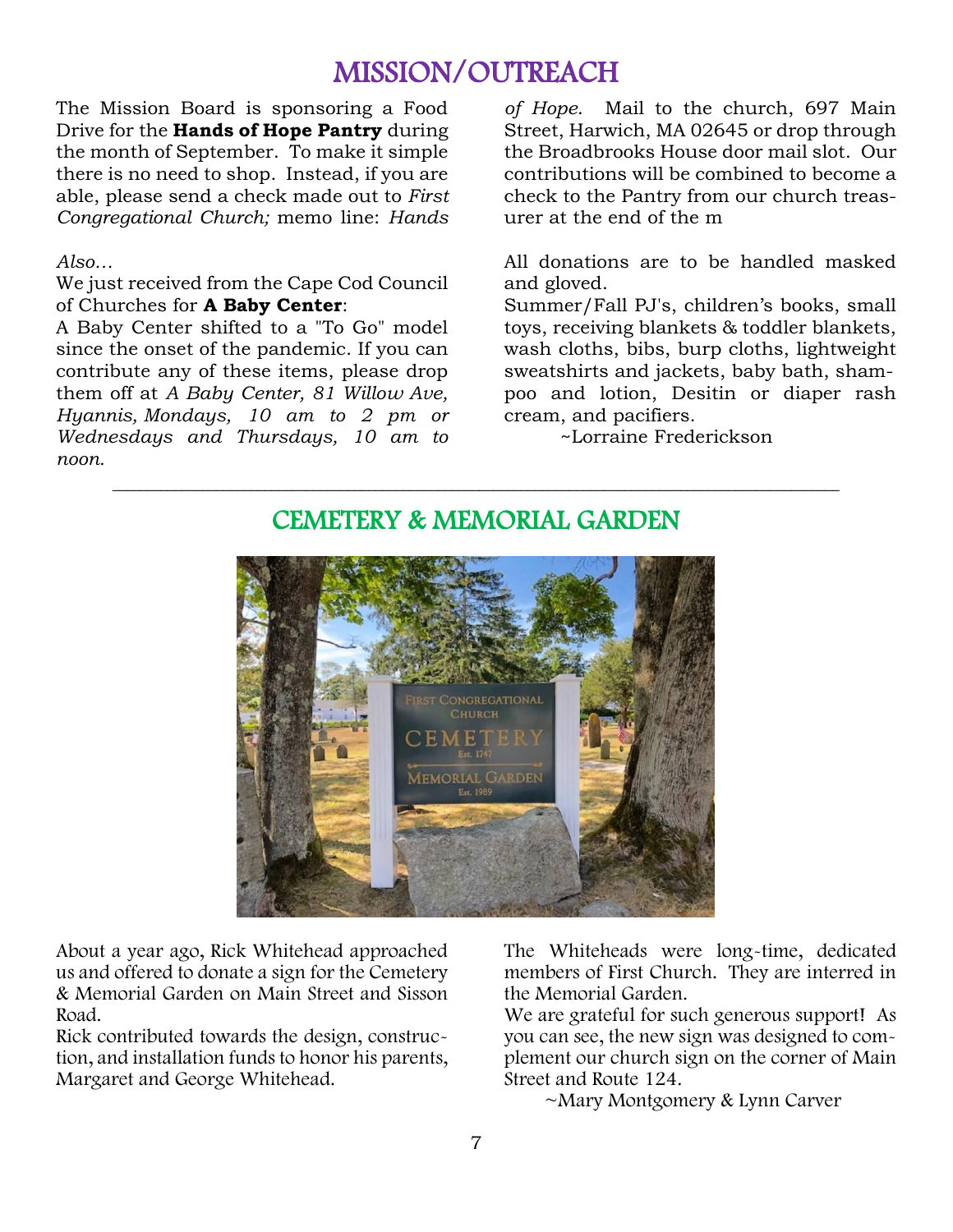## **CORNER THRIFT SHOP**

After being closed for four-and-a-half months due to the pandemic, the Thrift Shop opened for business on July 31<sup>st</sup>, 2020. Using strict Covid-19 guidelines, we now welcome customers to the Shop on **Fridays and Saturdays, 10 a.m. to 2:30 p.m.**

We are accepting donations when the Shop is open, or on Mondays, from 9 a.m. to noon.

We are grateful to the volunteer workers, customers, and those who donate!

The Thrift Shop Board was very happy to transfer \$4,000 to the Church on August 20th.

~Susan Baker, Jean Buchanan, Adelle Babin, Joyce Noyes, Sue Perry & Lynn Carver

## **SEARCH COMMITTEE**

**\_\_\_\_\_\_\_\_\_\_\_\_\_\_\_\_\_\_\_\_\_\_\_\_\_\_\_\_\_\_\_\_\_\_\_\_\_\_\_\_\_\_\_\_\_\_\_\_\_\_\_\_** 

We would like to thank all church members and friends, who completed the recent congregational survey!

You have given us a lot of information, which is helping us complete

the FCCH Profile.

*~Bob Buchanan, John Bitzer, Mary Ann Janick, Emily Kosoff, Edie Ruggles, Emily Smith & Lynn Carver* 

### **LETTER FROM THE SNEUCC**

**\_\_\_\_\_\_\_\_\_\_\_\_\_\_\_\_\_\_\_\_\_\_\_\_\_\_\_\_\_\_\_\_\_\_\_\_\_\_\_\_\_\_\_\_\_\_\_\_\_\_\_\_\_\_** 

August 20, 2020

Dear Members of First Congregational Church of Harwich:

*Keep alive in me the forward look, the high hope, the onward surge. Let me not be frozen either by the past or the present. Grand me, (O God, your) sense of the future without which all life would sicken and die.* 

~Howard Thurman

It seems altogether fitting that as we all live into a time of global pandemic, that we should think about prayer, with hope for the future.

It has been the practice of the Connecticut Conference staff to pray for churches, their congregations and their leadership, one by one, throughout the year. As we move from being three conferences into one, we should keep those things that make sense and prayer for one another is one of those practices that we need to continue into the future. Therefore, we select 12 churches each week from our Southern New England Conference to pray for.

This week will be praying for the ministry of your congregation and of your leadership. As followers of Jesus, you all make a difference among yourselves, in your community and in God's wide world. It obviously doesn't need to be just in this week! You should know that any prayers will be held in confidence and not listed in any public forum.

We would also welcome your prayers for our new Conference and the Associations in your public prayers in worship. Your prayers for our mutual ministries sustain us and deepen the covenantal connections between us.

~SNEUCC Bridge Conference Ministers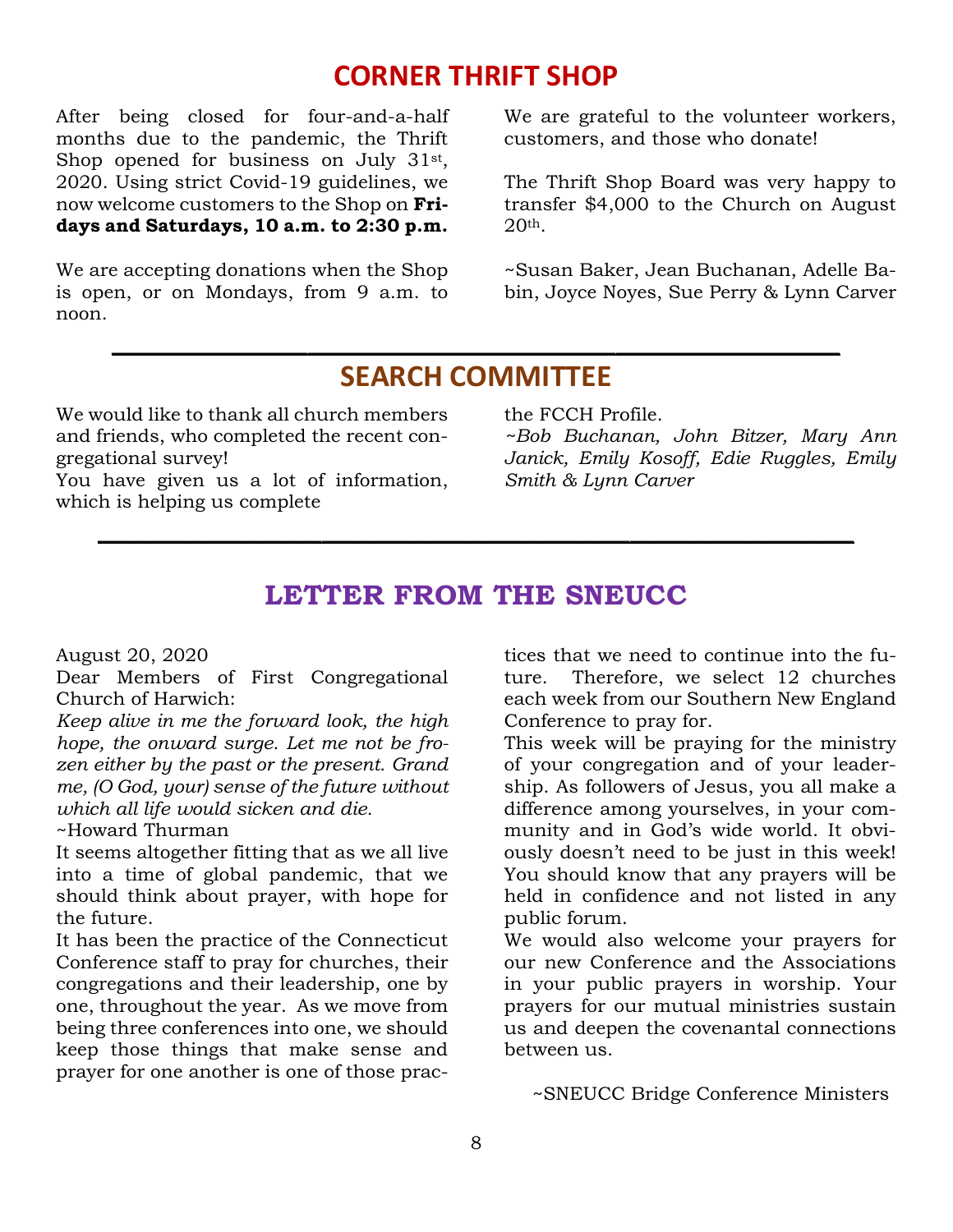## **THANK YOU**

**\_\_\_\_\_\_\_\_\_\_\_\_\_\_\_\_\_\_\_\_\_\_\_\_\_\_\_\_\_\_\_\_\_\_\_\_\_\_\_\_\_\_\_\_\_\_\_\_\_\_\_\_** 

I want to thank all the lovely First Church people, who remembered my 98th Birthday with cards and telephone calls on August 11th. I even had a gift over the phone from our favorite Sexton --his and his wife Susan's rendition of Arlo Guthrie's "Good Mornin' America, How

Are Ya?" I had told his mother that that is one of my favorite pieces, and that they do it so well every time they perform in our Coffee House. Wasn't that a unique gift? ~Shirley Moyle

Our 1000-pound historic bell, cleaned but waiting to be restored

## **BELL RESTORATION FUND**

Anyone who wishes to contribute to our historic Bell Restoration Fund is invited to do so. Our bell was taken down in mid-winter and cleaned – but needs much more restoration work.

Please send a check to First Congregational Church, 697 Main Street, Harwich, MA, 02645; memo line: Bell Restoration Fund. If you have questions, please do not hesitate to contact me.

~Tom Jahnke, Treasurer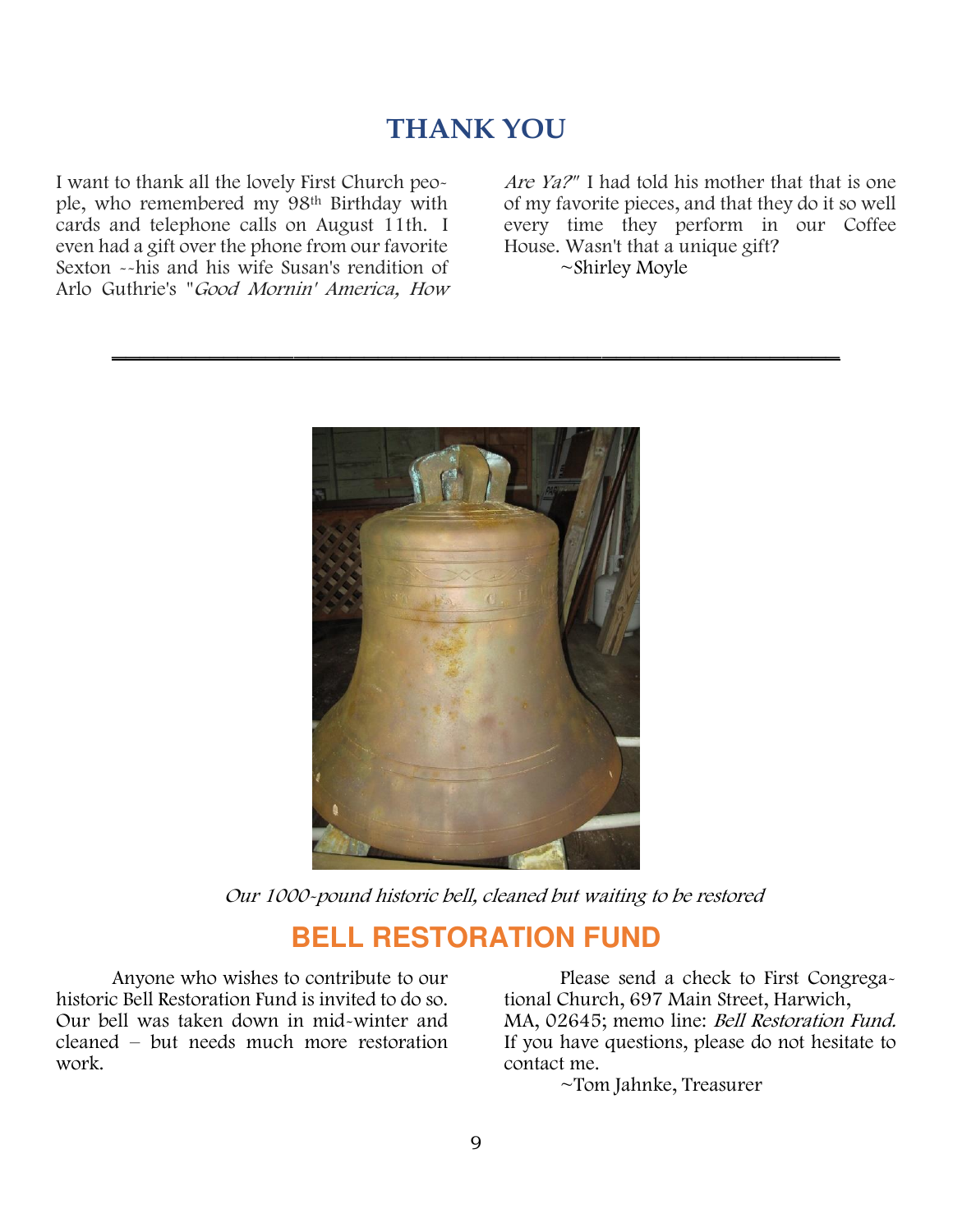# **JULY CABINET NOTES**

**Attended:** James M. (Moderator) Emily S. (Clerk) Dianne A. (Int. Pastor) DeeDee D. (Diaconate) Lynn C. (No Vote) Betty Lou H. (Christian Ed.) Nancy S. (Fellowship) Lorraine F. (Mission/Outreach) John B. (Trustees) Also present Bob B.

**Joys and Concerns:** Opened with a Pastoral prayer by Pastor.

The June minutes were approved with one correction that Lorraine was present by phone. Nancy S. moved, Betty Lou H. seconded, vote approved.

The July Treasurer's report was approved as written. Bob B. moved and Nancy S. second, vote approved.

**Nominating:** No meeting, but Nominating is always looking for more people for boards.

**Finance:** Bob B. went over the budget since Tom J. was not able to be present.

**Fellowship:** No meeting. Nancy S. said they are doing the CPR class Sept. 30th at 3:30 pm. She looked into the protocol for serving food and will work on how we can do it here. They will be doing the Food4Kids lunches 6 days in Aug. (5,7,13,14,19,20 and believed the 26,27th).

**Diaconate:** All going well with virtual Sunday services and hoping for August outdoor services..

**Trustees:** John B. reported that they need more members on the board. He looked into finding someone to restore the bell, got estimates but it is on hold for now.

**C.E.:** No meeting, we love our kids!

**Memorial Garden:** Lynn C. reported that they had a spigot put in for water. The sign that will take two days, the first day will be putting in the posts and then the next day will be to hang the sign.

**Pastor –** Stands by her report and is working on general guidelines for church reopening.

**Other Business:** Thrift shop met and planon opening July 31st. Friday and Saturday only, 10-2:30. They began moving things around and preparing it to be safer for all. John B. was concerned that the Sanctuary should open before the thrift shop. Put to vote the opening and the aye's had the majority vote. We discussed the start of outdoor services on August 2nd at 10:30 am. rehearsals on July 28 and 30 at 2pm. Voted on the date for outdoor services, and the aye's had the majority vote.

Pastor closed with a prayer.



Samuel Nickerson's signature on the deed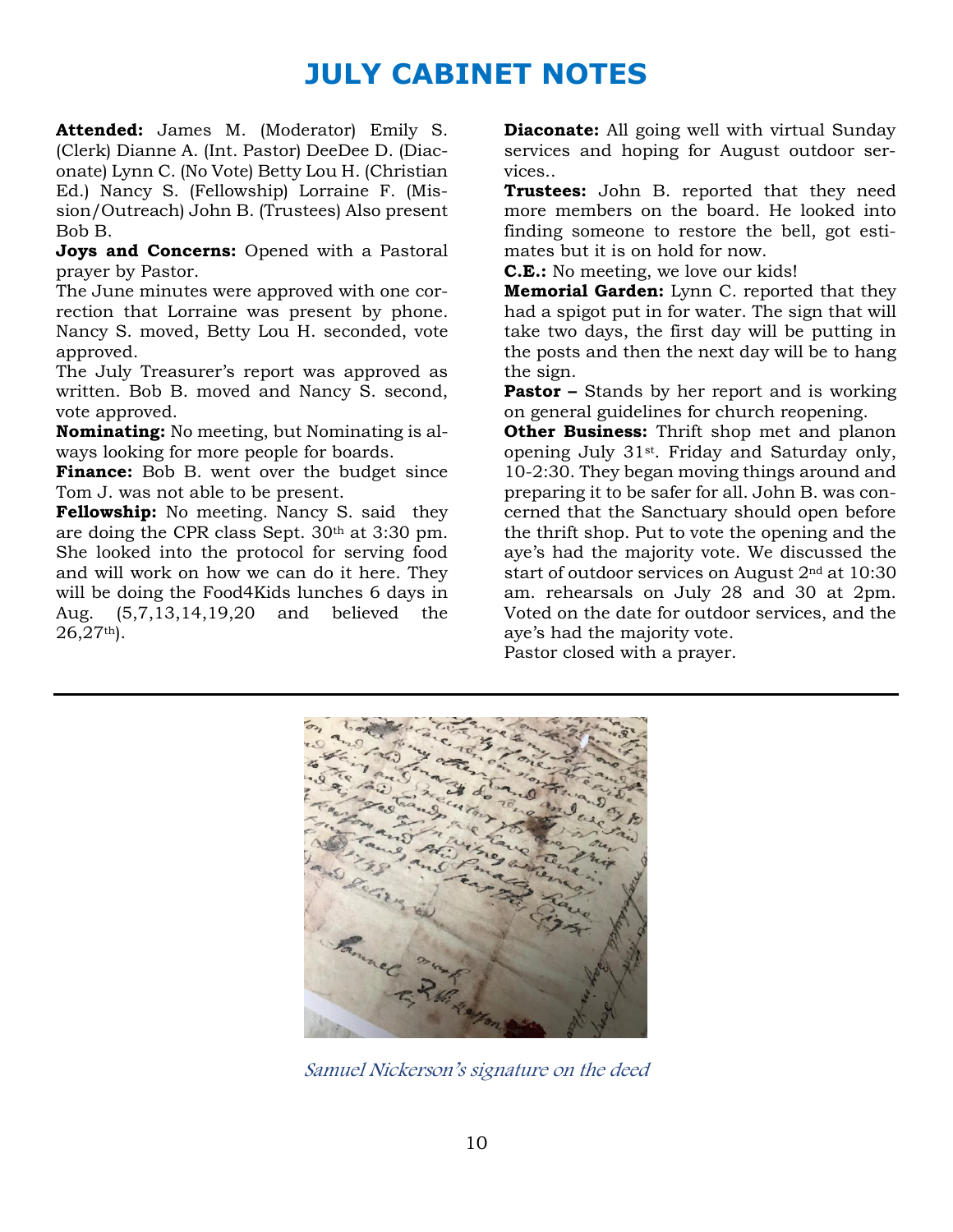## **ORIGINAL FIRST CHURCH DEED**

A few weeks ago, Dr. Joan Maloney, the historian from the Harwich Historical Society, and Maria Zahn, the Curator of the Brooks Academy Museum, gave First Church the original deed to the church and the cemetery, dated April 17, 1747.

It was found, rather ignominiously, in a cardboard box of old odds and ends that Joan found and went through.

We are delighted that they decided to give us the document for study and safe-keeping. As the 275<sup>th</sup> Anniversary of our founding will take place in two years, we are happy to now have the deed in our possession. We will try to make something of it then, if not before. Presently, Gail Nickerson, our Secretary, is trying to transcribe it for us.

Our hope afterwards is to share the content more widely with both the congregation and other interested parties. Upon the return of Richard Siegel, the Chair of our Historical Records Committee, we intend to make decisions about where a copy of it should be properly displayed and the original stored. This will encourage us to contact some well-known historical institutions.

This ancient document, written while we were still a British colony and before we were an independent country, directly connects us to our past and the sacred ground on which we still "live and move and have our being."

~ *Pastor Dianne* 

## SUNDAY SCHOOL ACTIVITY PAGE

**\_\_\_\_\_\_\_\_\_\_\_\_\_\_\_\_\_\_\_\_\_\_\_\_\_\_\_\_\_\_\_\_\_\_\_\_\_\_\_\_\_\_\_\_\_\_\_\_\_\_\_** 

Please feel free to print out this page for your child to use, to read, to color in, to copy, whatever. It will help them to learn about our Lord.

# Departure of the Saints and Strangers

Four hundred years ago, on Sunday, September 6, 1620 the Pilgrims and adventurers, after many problems, finally departed from Plymouth, England on their voyage to the New World.

Two ships were supposed to travel together, the other being the Speedwell, smaller than the *Mayflower*. But only a few days out to sea, the *Speedwell* began to leak so badly that they returned to port. All the

passengers from the Speedwell crowded onto the Mayflower. They totaled 102 souls on board, in addition to the 30-40 man crew. They brought with them their provisions, water, goats, pigs, chickens, two dogs, a mastiff and a spaniel, a printing press, and their faith that their journey would be successful.

There were only 41 Pilgrims aboard. Others called them Separatists because they